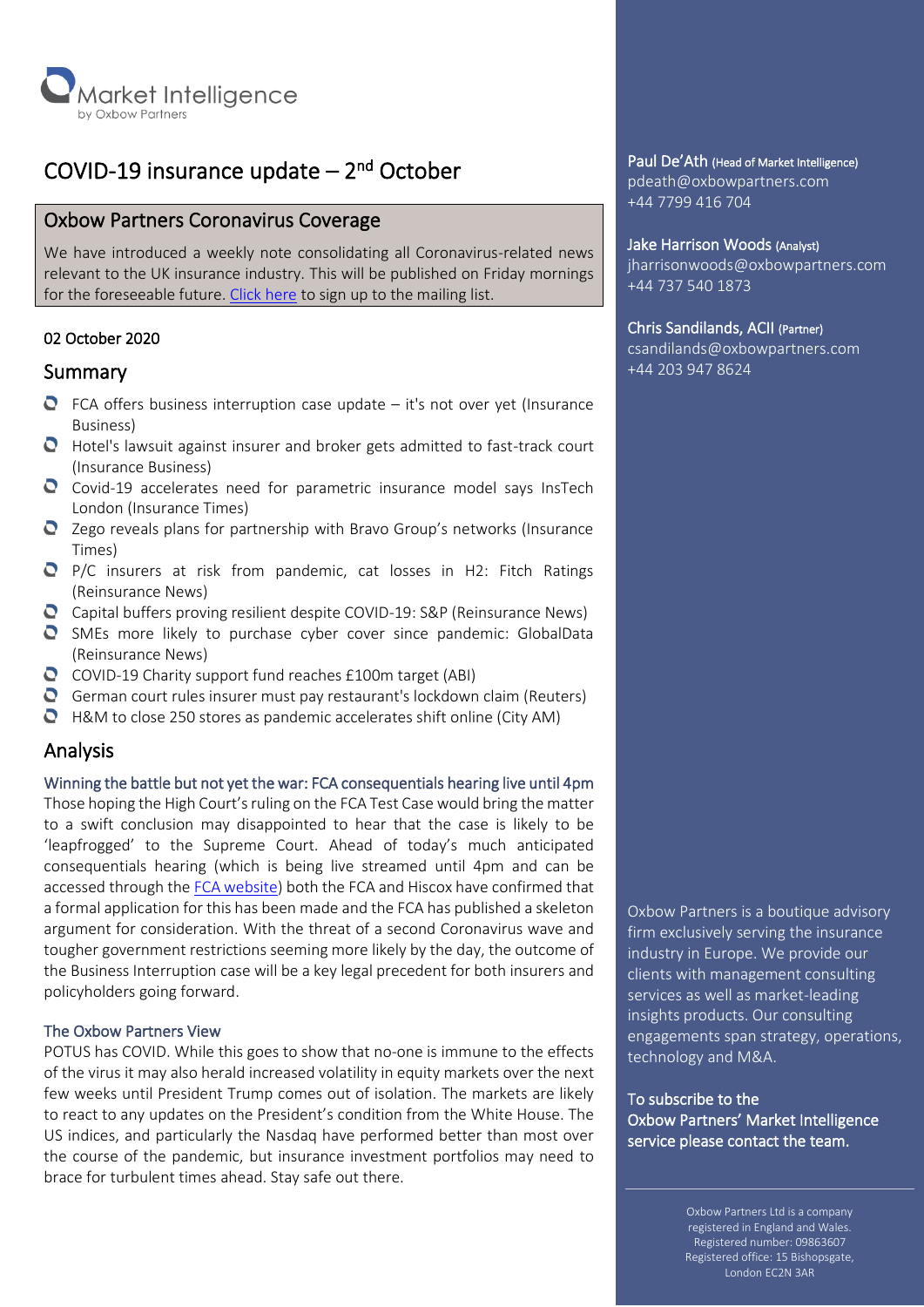

#### FCA offers business interruption case update – it's not over yet (Insurance Business)

With the 28<sup>th</sup> September set as the deadline for parties in the FCA business interruption test case to file a 'leapfrog' application to appeal to the Supreme Court, both Hiscox and the FCA have now confirmed that such application has been made ahead of a high court hearing today. The FCA has reportedly [filed a skeleton argument](https://www.fca.org.uk/news/press-releases/further-update-business-interruption-insurance-test-case-appeals-process) and said it will be asking the High Court, during the consequentials hearing (2<sup>nd</sup> October), to issue a certificate to apply to leapfrog the case to the Supreme Court. If this is granted, as is likely, the controversy over COVID-19 BI claims is far from over and those who hoped for a quick resolution may be sorely disappointed.

#### [Read more](https://www.insurancebusinessmag.com/uk/news/breaking-news/fca-offers-business-interruption-case-update--its-not-over-yet-234774.aspx)

#### Hotel's lawsuit against insurer and broker gets admitted to fast-track court (Insurance Business)

Dublin based hotel, The Devlin, is suing Arachas Corporate Brokers Ltd and RSA Insurance Ireland DAC over the latter's denial of the hotel's COVID-19 business interruption insurance claim. According to the Irish Times, in a turn of events similar to those of the FCA test case, the legal action has been admitted to Ireland's fast-track commercial court. Premier Dale Ltd -who operate the hotel- have reportedly accused the insurers of breach of contract, negligence, and negligent misrepresentation. This represents just one of a growing number of high profile BI legal cases now taking place across the globe.

#### [Read more](https://www.insurancebusinessmag.com/uk/news/hospitality/hotels-lawsuit-against-insurer-and-broker-gets-admitted-to-fasttrack-court-235005.aspx)

#### Covid-19 accelerates need for parametric insurance model says InsTech London (Insurance Times)

With a second lockdown on the horizon, InsTech London is predicting that parametric insurance could plug the insurance protection gap for individuals and businesses. This is according to a new report which highlights parametric insurance as a key theme to focus on in the industry's future. Moreover, this week also saw [Lloyds team up with provider Parametrix](https://www.insurancetimes.co.uk/news/lloyds-reveals-off-the-shelf-business-interruption-policy/1434774.article) to offer 'off the shelf' business interruption IT downtime policies tailored towards small- and medium-sized enterprises.

#### [Read more](https://www.insurancetimes.co.uk/news/covid-19-accelerates-need-for-parametric-insurance-model-says-instech-london/1434800.article)

#### Zego reveals plans for partnership with Bravo Group's networks (Insurance Times requires subscription)

The ongoing Covid-19 pandemic and the need for social distancing to be in place, the UK is driving less and that has meant a turn to more usage based policies, with this in mind Zego's director of enterprise, Gianluca Uberti has told Insurance Times about the Insurtech's latest partnership. The partnership aims to allow Zego to distribute its fleet proposition to more independent brokers across the UK and is also looking to support alternative modes of transport such as electric vehicles and e-Scooters.

#### [Read more](https://www.insurancetimes.co.uk/news/zego-reveals-plans-for-partnership-with-bravo-groups-networks/1434807.article)

#### P/C insurers at risk from pandemic, cat losses in H2: Fitch Ratings (Reinsurance News)

According to ratings agency Fitch, the full-year outlook for 2020 in P/C remains negative due to continued earnings uncertainty. While P/C insurers have absorbed many of the losses resulting from the pandemic, its most damaging effect was in losses from equity investments and a market sell-off in H1 resulting in market volatility and a reported 25% Year-on-Year decline in net income. Fitch believes premium revenues will show effects from the pandemic over the next 12-18 months with uncertainty for underwriting performance expected to extend well into 2021.

#### [Read more](https://www.reinsurancene.ws/p-c-insurers-at-risk-from-pandemic-cat-losses-in-h2-fitch-ratings/)

## Capital buffers proving resilient despite COVID-19: S&P (Reinsurance News)

S&P Global Ratings has released a report showing that insurers' capital buffers are proving resilient, despite the COVID-19 pandemic. Estimates that COVID-19 could have wiped out up to 85% of the global insurance industry's capital buffer at the beginning of 2020, have proved to be excessive and a significant cushion remains in place. Insurance losses are now